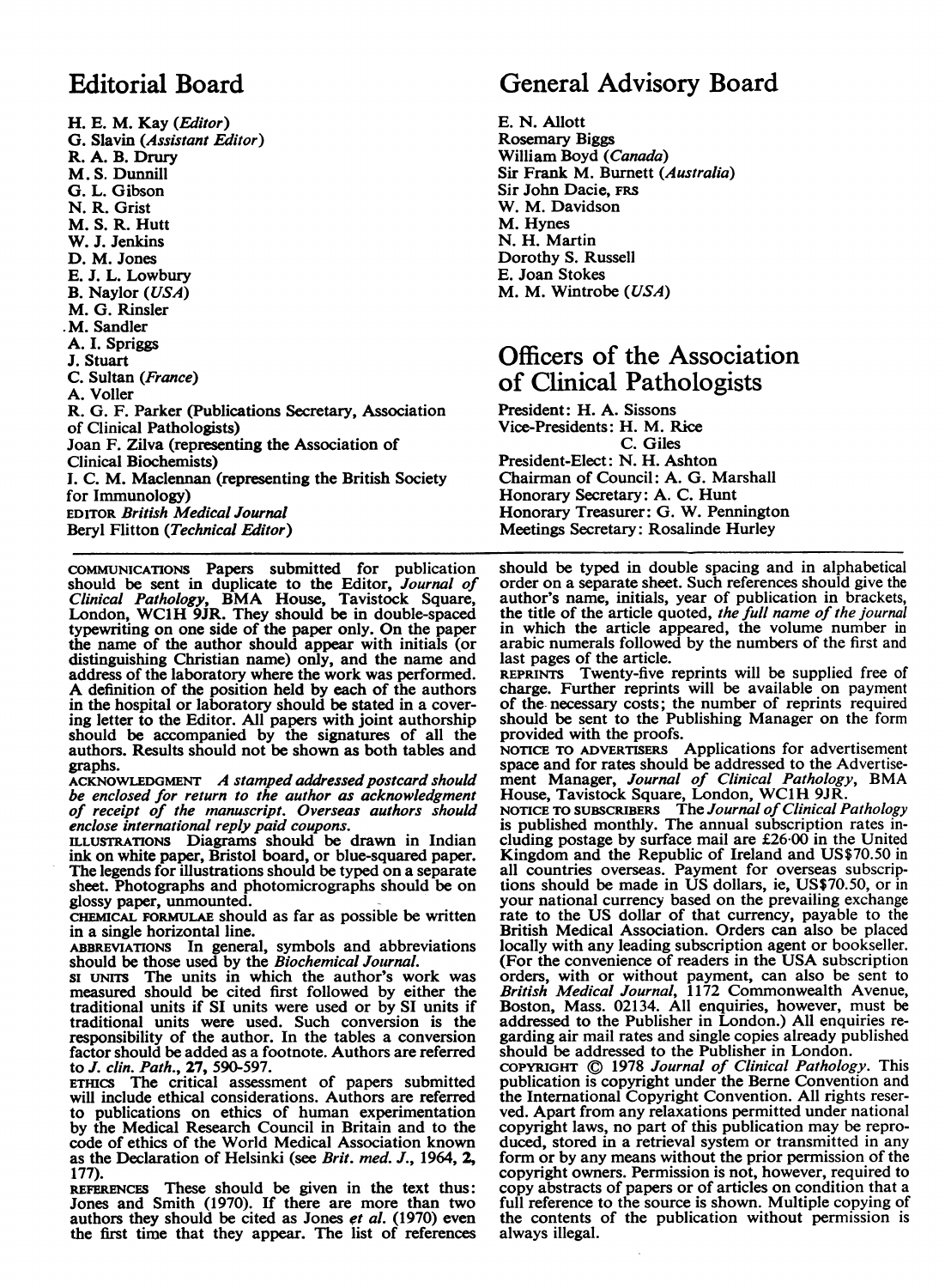Storb, R., Gluckman, E., Thomas, E. D., Buckner, C. D., Clift, R. A., Fefer, A., Glucksberg, H., Graham, T. C., Johnson, F. L., Lerner, K. G., Neiman, P. E., and Ochs, H. (1974). Treatment of established human graftversus-host disease by antithymocyte globulin. Blood, 44, 57-75.

Trentin, J. J., and Judd, K. P. (1973). Prevention of acute graft-versus-host mortality with spleen-absorbed antithymocyte globulin. Transplantation Proceedings, 5, 865-868.

## Reports and Bulletins prepared by the Association of Clinica iBiochemists

The following reports and bulletins are published by the Association of Clinical Biochemists. They may be obtained from The Publishing Department, British Medical Journal (ACB Technical Bulletins), B.M.A. House, Tavistock Square, London WC1H 9JR. Overseas readers should remit by British Postal or Money Order.

SCIENTIFIC REPORTS (price £1-00/\$2.00 each)

3 Automatic dispensing pipettes: an assessment of 35 commercial instruments September 1967 P. M. G. BROUGHTON, A. H. GOWENLOCK, G. M. WIDDOWSON, and K. A. AHLQUIST

4 An evaluation of five commercial flame photometers suitable for the simultaneous determination of sodium and potassium March 1970 P. M. G. BROUGHTON and J. B. DAWSON

SCIENTIFIC REVIEWS (price £1.00/\$2.00 each)

<sup>1</sup> The assessment of thyroid function March 1971 F. V. FLYNN and J. R. HOBBS

2 Renal function tests suitable for clinical practice January 1972 F. L. MITCHELL, N. VEALL, and R. W. E. WATTS

3 Biochemical tests for the assessment of fetoplacental function May 1975 C. E. WILDE and R. E. OAKEY

4 Test of exocrine pancreatic function March 1977 A. H. GOWENLOCK

TECHNICAL BULLETINS (price  $£1.00$ /\$2.00 each)

9 Determination of urea by AutoAnalyzer November 1966 RUTH M. HASLAM

11 Determination of serum albumin by AutoAnalyzer using bromocresol green October 1967 B. E. NORTHAM and G. M. WIDDOWSON

13 An assessment of the Technicon Type II Sampler Unit March 1968 B. C. GRAY and G. K. MCGOWAN

14 Atomic absorption spectroscopy: an outline of its principles and a guide to the selection of instruments May 1968 J. B. DAWSON and P. M. G. BROUGHTON

<sup>15</sup> A guide to automatic pipettes (2nd edition) June 1968 P. M. G. BROUGHTON

<sup>16</sup> A guide to automation in clinical chemistry May 1969 P. M. G. BROUGHTON

17 Flame photometers: a comparative list of 17 instruments readily available in Britain August 1969 P. WILDING

19 Spectrophotometers: a comparative list of low-priced instruments readily available in Britain May 1970 C. E. WILDE and P. SEWELL

20 Quantities and units in clinical biochemistry June 1970 P. M. G. BROUGHTON

<sup>21</sup> Filter fluorimeters: A comparative list of <sup>18</sup> instruments September 1970 H. BRAUNSBERG and S. S. BROWN

22 Bilirubin standards and the determination of bilirubin by manual and technicon AutoAnalyzer methods January 1971 BARBARA BILLING, RUTH HASLAM, and N. WAI<sub>D</sub>

23 Interchangeable cells for spectrophotometers and fluorimeters September 1971 s. s. BROWN and A. H. **GOWENLOCK** 

24 Simple tests to detect poisons March 1972 B. W. MEADE et al.

25 Blood gas analysers May 1972 K. DIXON

26 Kits for enzyme activity determination September 1972 s. B. ROSALKI and D. TARLOW

27 Assessment of pumps suitable for incorporation into existing continuous flow analytical systems November 1972 A. FLECK et al.

28 Routine clinical measurements of transferrin in human serum September 1973 K. DIXON

29 Control materials for clinical biochemistry (Sth edition) September 1973 J. F. STEVENS

30 Notes on the quality of performance of serum cholesterol assays September 1973 s. s. BROWN

31 Determination of uric acid in blood and in urine July 1974 R. W. E. WATTS

<sup>32</sup> A survey of amino acid analysers readily available in the United Kingdom September 1974 J. E. CARLYLE and P. PURKISS

33 Definitions of some words and terms used in automated analysis November 1974 A. FLECK, R. ROBINSON, S. S. BROWN, and J. R. HOBBS

34 Measurement of albumin in the sera of patients January 1975 LINDA SLATER, P. M. CARTER, and J. R. HOBBS

35 Investigation of the validity of temperature correction factors for serum aspartate and alanine transaminases March 1975 s. B. ROSALKI et al.

36 Factors influencing the assay of creatinine November 1975 J. G. H. COOK

<sup>37</sup> A survey of enzyme reaction rate analysers readily available in the United Kingdom July 1977 R. A. SAUNDERS and R. F. BURNS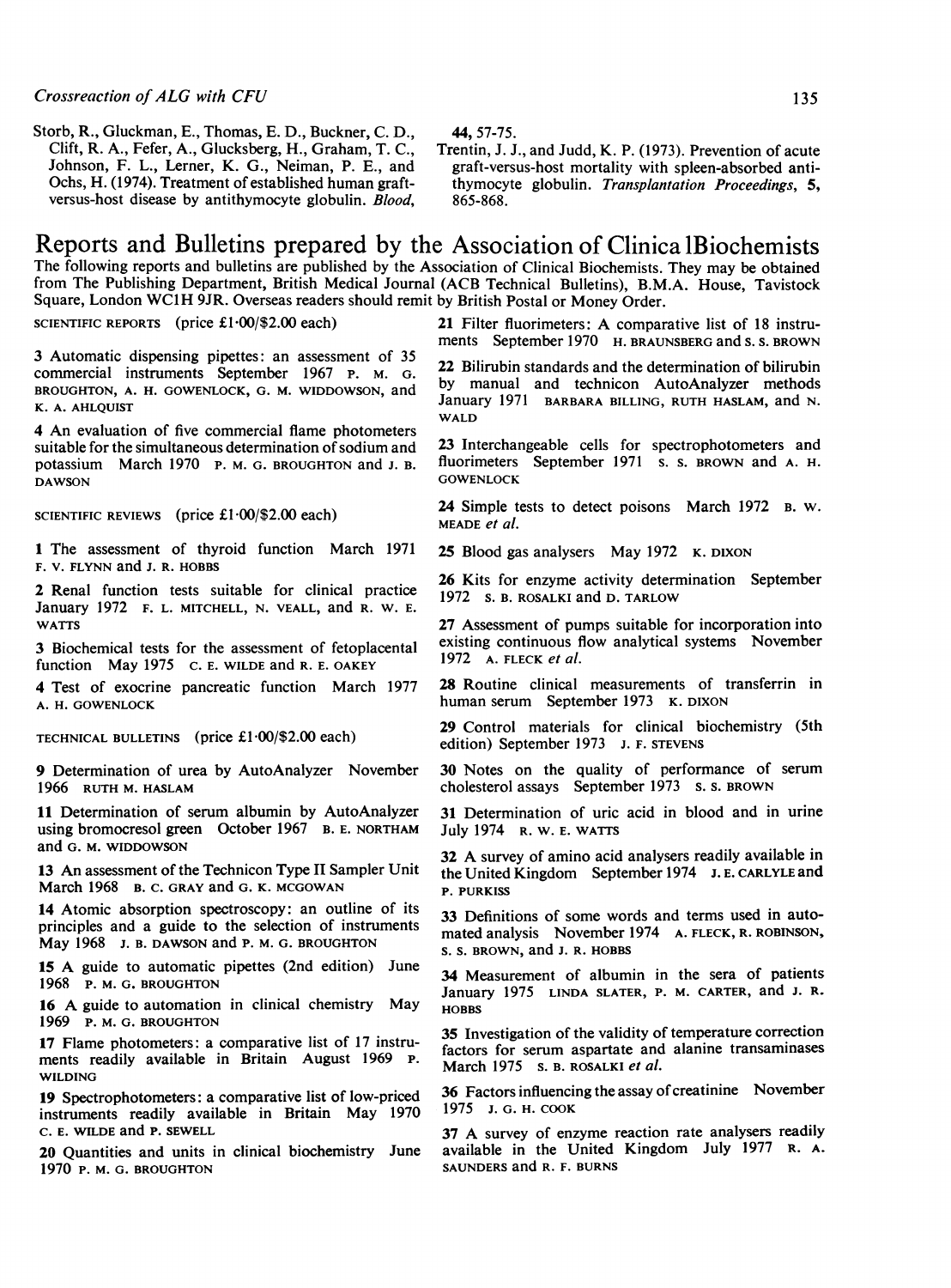biotic assay of clinical specimens. Applied Microbiology, 14, 170-177.

- Deacon, S. (1976a). Assay of gentamicin in cerebrospinal fluid. Journal of Clinical Pathology, 29, 749-751.
- Deacon, S. (1976b). Factors affecting the assay of gentamicin by the plate diffusion method. Journal of Clinical Pathology, 29, 54-57.
- Kaiser, A. B., and McGee, Z. A. (1971). Aminoglycoside therapy of Gram-negative bacillary meningitis. New England Journal of Medicine, 293, 1215-1220.
- McCracken, G. H., Jr. (1972). The rate of bacteriologic response to antimicrobial therapy in neonatal menin-

gitis. American Journal of Diseases of Children, 123, 547-553.

- McCracken, G. H., Jr, and Mize, S. G. (1976). A controlled study of intrathecal antibiotic therapy in Gramnegative enteric meningitis of infancy. Journal of Pediatrics, 89, 66-72.
- Rubenis, M., Kozij, V. M., and Jackson, G. G. (1963). Laboratory studies on gentamicin. Antimicrobial Agents and Chemotherapy, 3, 153-156.
- Shanson, D. C., and Daniels, J. V. (1975). Factors affecting plate assay of gentimicin I. Diluents. Journal of Antimicrobial Chemotherapy, 1, 219-227.

## The January 1978 issue

#### THE JANUARY <sup>1978</sup> ISSUE CONTAINS THE FOLLOWING PAPERS

Use of cell cultures as an indicator of pathogenicity of free-living amoebae RAY T. M. CURSONS AND TIM J. BROWN

Specific and non-specific resistance to aminoglycosides in Escherichia coli s. L. MAWER AND D. GREENWOOD

Evaluation and application of an improved bacteriocin typing method for Klebsiella aerogenes G. W. HEDDELL AND A. A. B. MITCHELL

Identification of Enterobacteriaceae by the API 20E system B. HOLMES, W. R. WILLCOX, AND S. P. LAPAGE

Detection of capsulated Haemophilus influenzae in chest infections by counter current immunoelectrophoresis MICHELE MCINTYRE

An assessment of radial haemolysis in the detection ofrubella antibody B. GEE, BARBARA E. JORDAN, AND P. R. MORTIMER

Complex nature of serum lysozyme activity: evidence of thermolability in inflammatory bowel disease M. WARD, W. D. MITCHELL, AND M. EASTWOOD

Early detection of folic acid deficiency in elderly patients C. G. L. RAPER AND M. CHOUDHURY

Measurement of red cell folate with 75Se-selenofolate radioassay IAN JOHNSON AND MICHAEL ROSE

A whole blood control for the Coulter Model S L. 0. MORGAN, W. G. JONES, J. FISHER, AND I. CAVILL

A rapid screening test for reduced fibrinolytic activity of plasma: streptokinase activated lysis time E. GIDRON, R. MARGALIT, AND Y. SHALITIN

Serum bile acids in patients with hyperlipidaemia C. R. PENNINGTON, P. E. ROSS, M. C. BATESON, AND IAN A. D. BOUCHIER

Cross contamination of cytological smears with automated staining machines and bulk manual staining procedures o. A. N. HUSAIN, J. M. GRAINGER, AND J. SIMS

Gastric and duodenal mucosa in 'healthy' individuals J. KREUNING, F. T. BOSMAN, G. KUIPER, A. M. v.d. WAL, AND J. LINDEMAN

Idiopathic fibrosis of mediastinum: a discussion of three cases and review of the literature A. M. LIGHT

Dysfibrinogenaemia and liver cell growth R. D. BARR, MARY ALLARDYCE, P. W. BRUNT, AND J. L. MCPHIE

#### Technical method

A new automated uric acid assay A. C. PAREKH, C. SIMS, AND R. W. FONG

Letters to the Editor

Book reviews

Copies are still available and may be obtained from the PUBLISHING MANAGER, BRITISH MEDICAL ASSOCIATION, TAVISTOCK SQUARE, LONDON, WC1H 9JR, price £3.00, including postage